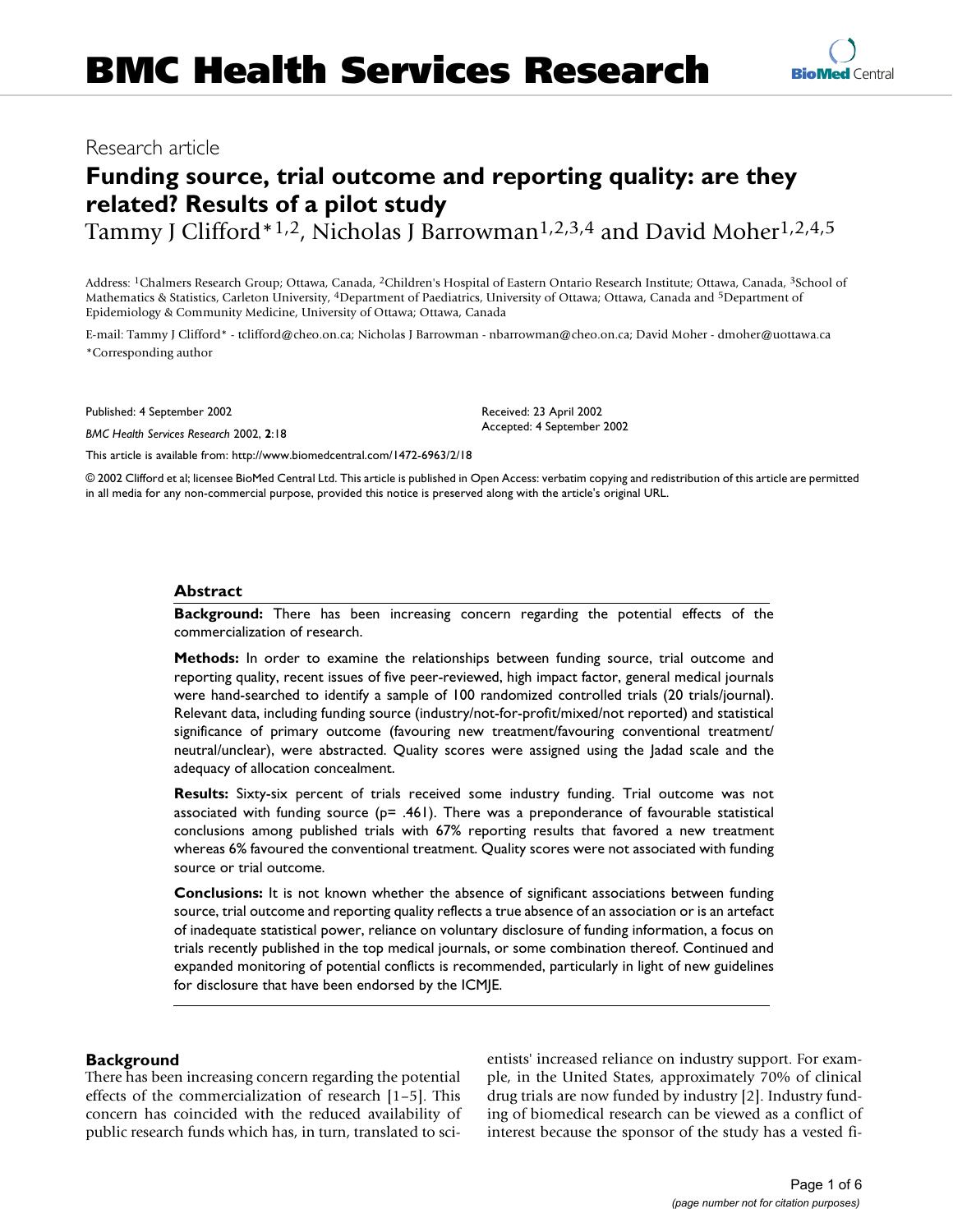nancial interest in its outcome. Since even the perception of a conflict can undermine the public's trust, due diligence, in the form of recognizing and managing potential conflicts, is warranted.

This is not to suggest that industry abandon its sponsorship of biomedical research. Indeed, many medical discoveries may not have occurred without industry funding. Nevertheless, fundamental errors have been noted in the design of industry-funded trials [6]. These methodological deficiencies, perhaps operating in conjunction with the well-documented phenomenon of publication bias, have led to a preponderance of published trials that have received funding from for-profit entities and whose conclusions favour industry [7–16].

Concern over the increasing commercialization of research also extends to the quality of reporting. Low quality reports have been noted among published trials [6,17] and reports of low quality trials have been found to exaggerate an intervention's effectiveness [16,18]. Because relationships between funding source, trial outcome and reporting quality may bias study results, making informed decision making about the merits of an intervention more difficult for clinicians and consumers alike, it is important to examine the extent to which a trial's source of funding influences its results.

## **Methods**

A convenience sample of 100 randomized controlled trials (RCTs) was identified by hand-searching recent issues of five peer-reviewed, high impact factor general medical journals (*Annals of Internal Medicine, British Medical Journal, Journal of the American Medical Association, The Lancet, The New England Journal of Medicine*). Issues published between January 1999 and October 2000 were searched until 20 RCTs/journal were identified. To be eligible for inclusion, the RCT needed to be published as a full report. Interventions were restricted to pharmaceuticals; medical devices, surgical procedures and methods of medical management (e.g., lifestyle counseling) were excluded. No attempts were made to limit the selection to any particular RCT design, number of treatment arms, comparator (e.g., placebo, active control, alternate dosing, herbal therapy), study population or disease category.

Relevant data, including funding source(s) and primary outcome, were abstracted from each eligible RCT. Reporting quality was assessed using both a composite (overall score on the Jadad scale [19]) and a component (individual items on Jadad scale and adequacy of allocation concealment [20]) approach. The Jadad scale consists of a total of five items; two items relate to blinding, two items relate to randomization and one item assesses the description of withdrawals/drop-outs. When using the Jadad

scale to score the quality of a trial report, each of the five items receives a "yes" or a "no," resulting in an overall/ composite quality score that can range from 0 to 5; higher scores reflect better methodological quality [19].

Allocation concealment was rated as adequate, inadequate or unclear in the manner proposed by Schulz et al [20]. Allocation concealment refers to the process that prevents foreknowledge of treatment assignment and thus, shields those who enroll participants from being influenced by this knowledge. For example, a trial was rated as having "adequate" concealment if allocations were performed using central randomization; numbered/coded bottles/containers; serially numbered, opaque, sealed envelopes or if the formulations were prepared by a pharmacy. Allocation was classified as "inadequate" if assignments were made on an alternating basis or via reference to case record number or date of birth. Trials that received an "unclear" rating would have failed to provide sufficient information regarding the allocation process on which to base our decision. In all cases, reporting quality was evaluated by two independent, experienced reviewers (DM, TC). No formal training was conducted prior to evaluating the RCTs using either of the quality assessment scales since both raters have extensive experience using these methods. Moreover, since any disagreements in quality ratings were resolved by consensus, we did not undertake assessment of inter-rater reliability.

In order to examine the relationship between trial outcome, funding source and reporting quality, SPSS-PC software was used to conduct statistical analyses in the form of Fisher's exact test or ANOVAs, as appropriate. The odds, and corresponding 95% confidence intervals, of unclear allocation concealment, by funding source and trial outcome, are also presented.

Trials were classified according to their funding source(s) in a manner similar to that used by Rochon [17], permitting comparison of trials across four levels of funding: entirely industry, entirely not-for-profit, mixed and not reported. A trial was classified as having "mixed" funding if it received support from at least one industry source and at least one not-for-profit source. Because this study was restricted to RCTs that examined pharmaceuticals, industry funding is synonymous with pharmaceutical company funding.

The primary outcome was defined as the one stated as such by the authors or, if there was no such statement, the one that was most clinically relevant (i.e., mortality over morbidity). If one outcome was not more clinically relevant than the others, the outcome contributing the most patients was used. On the basis of statistical interpretation of results, rather than reliance on authors' interpretations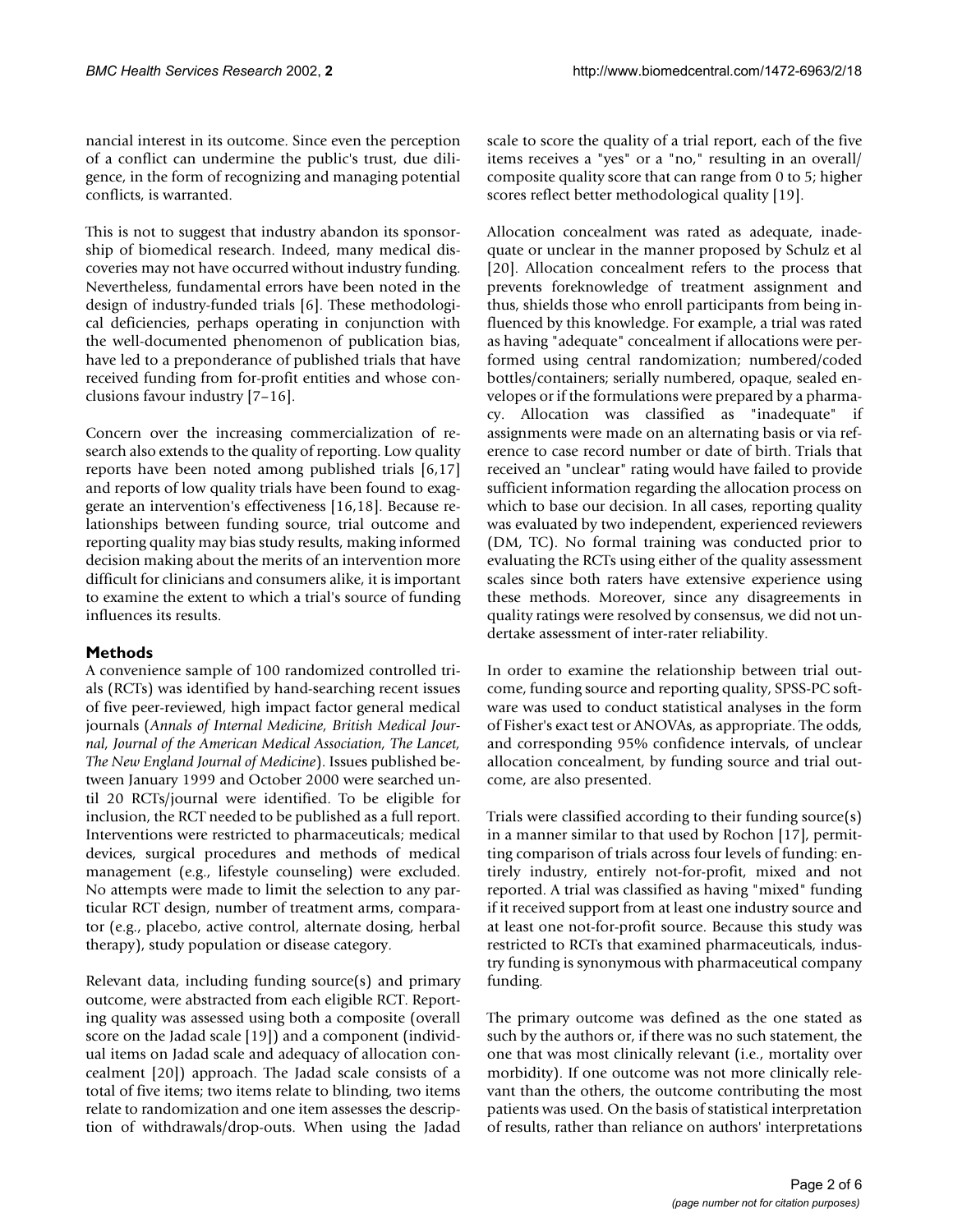|                                                             | Adequate        | Inadequate | Unclear         | Total | OR* (95% CI)                     |
|-------------------------------------------------------------|-----------------|------------|-----------------|-------|----------------------------------|
| <b>By Funding Source:</b>                                   |                 |            |                 |       |                                  |
| Industry Only                                               | 16              |            | 27              | 44    | $1.00$ (ref)                     |
| Not for Profit Only                                         | $\overline{13}$ |            | $\overline{13}$ | 28    | .55(.21, 1.42)                   |
| Mixed +                                                     | 6               |            | 15              | 22    | $1.35$ (.46, 3.98)               |
| Not Reported                                                |                 |            | 4               | 6     | $1.26$ (.21, 7.64)               |
| Total                                                       | 36              | 5          | 59              | 100   |                                  |
|                                                             |                 |            |                 |       |                                  |
|                                                             |                 | $p = .377$ |                 |       |                                  |
| By Direction and Statistical Significance of Trial Outcome: |                 |            |                 |       |                                  |
| <b>Favoured New</b>                                         | 21              | 4          | 42              | 67    |                                  |
| <b>Favoured Conventional</b>                                | 4               | 0          | $\overline{2}$  | 6     | $1.00$ (ref)                     |
| Neutral                                                     | 7               |            | $\mathbf{H}$    | 9     | .24(.04, 1.32)<br>.82(.29, 2.31) |
| Unclear                                                     | 4               | 0          | 4               | 8     | $.79$ ( $.16, 3.84$ )            |

**Table 1: Allocation concealment by funding source and by trial outcome**

\*OR = odds ratio of unclear allocation concealment, relative to clear (i.e., adequate or inadequate); + = funding by at least one industry source and at least one not-for-profit source

presented in discussion/conclusion sections, the outcome of trials was classified as favoured new treatment, favoured conventional treatment, neutral (i.e., non-significant) or unclear.

#### **Results**

Of the 100 trials reviewed, sixty-six were funded in whole or in part by industry; 6 did not disclose their source of funding. Of these same 100 trials, 67 favoured the new therapy, 6 favoured the conventional treatment, 19 reported neutral findings while, in eight cases, the outcome was classified as unclear owing to ambiguity between the defined outcome of interest and data presented in the results section. Results for reporting quality varied according to the dimensions of quality that were measured: the overall/composite score on the Jadad scale indicated that 74% of the trials were of higher quality (scores of 3–5) with a mean score of 3.31 (SD 1.19) while allocation concealment was found to be unclear in close to 60% of trials.

<span id="page-2-0"></span>The results of bivariable analyses examining associations between allocation concealment and funding source and between allocation concealment and trial outcome are presented in Table 1. Odds ratios and corresponding 95% CI for these associations are also presented. Data reflecting the comparison between funding source and trial outcome are presented in Table [2](#page-2-0). In none of these cases were the associations found to be statistically significant. A one-way ANOVA also failed to demonstrate statistical significance between the overall/composite score on the Jadad scale, measured as a continuous variable, and funding source (F = 1.853; df = 3; p = .143), trial outcome (F = 1.003; df = 3; p = .395) and allocation concealment ( $F =$ 1.319; df = 2;  $p = .272$ ). The absence of a statistically significant association between reporting quality and funding source and between reporting quality and trial outcome persisted when individual components of the Jadad scale (i.e., blinding, randomization, and description of withdrawals/drop-outs) were examined.

#### **Discussion**

The results of this pilot study failed to document any association between funding source, trial outcome and reporting quality among a sample of RCTs that were recently published in the top five general medical journals. It is not known whether this finding (which has been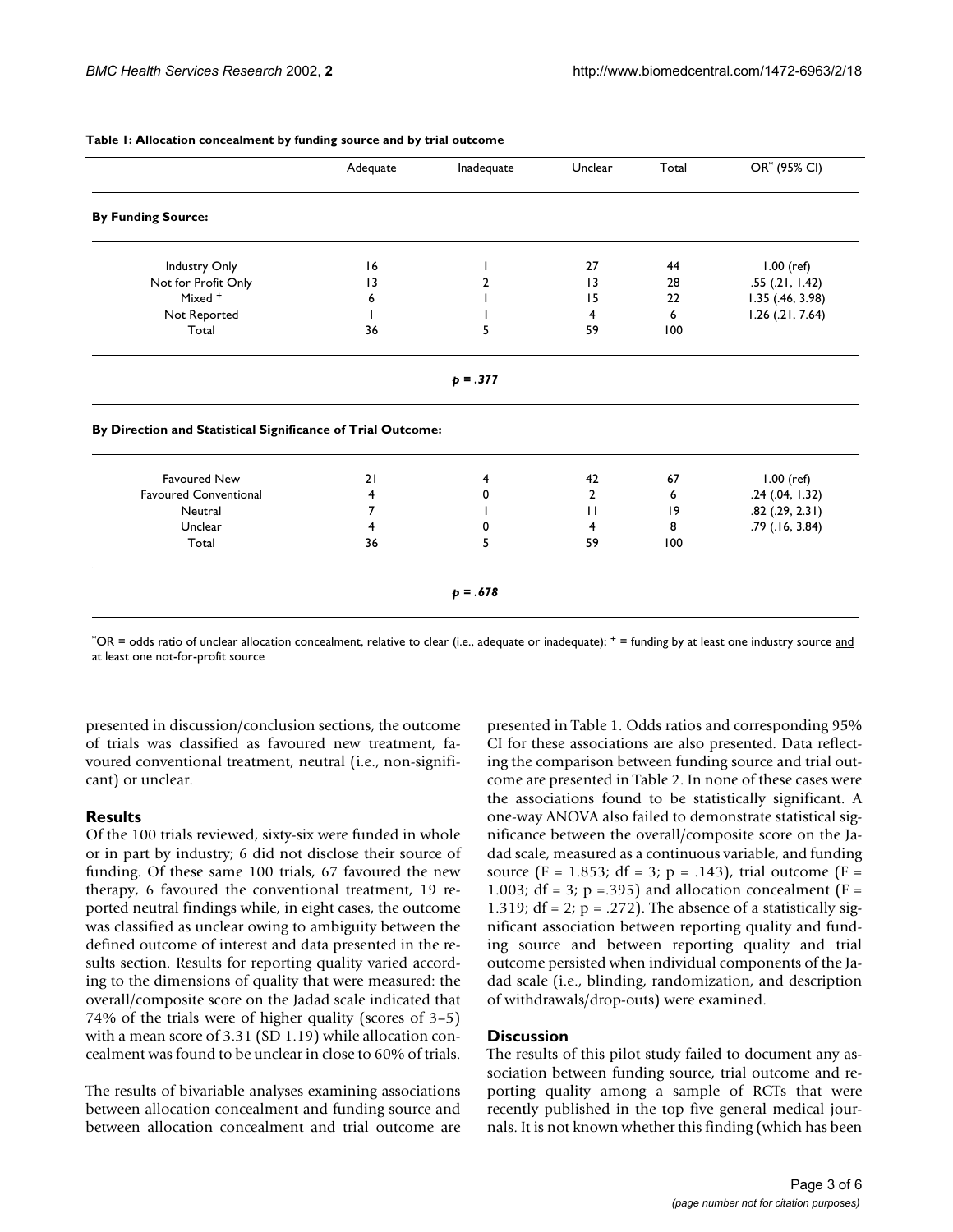**Table 2: Funding source by trial outcome**

| <b>Direction and Statistical</b><br><b>Significance of Trial Outcome</b> | <b>Funding Source</b> |                     |         |              |              |  |  |
|--------------------------------------------------------------------------|-----------------------|---------------------|---------|--------------|--------------|--|--|
|                                                                          | Industry ONLY         | Not for Profit ONLY | Mixed + | Not Reported | <b>TOTAL</b> |  |  |
| <b>Favoured New</b>                                                      | 30                    | 15                  | 16      | 6            | 67           |  |  |
| <b>Favoured Conventional</b>                                             | 4                     |                     |         |              | D            |  |  |
| Neutral                                                                  | D                     |                     |         |              | 19           |  |  |
| Unclear                                                                  |                       |                     |         |              | 8            |  |  |
| Total                                                                    | 44                    | 28                  | 22      | 6            | 100          |  |  |
|                                                                          |                       | $p = .461$          |         |              |              |  |  |

 $+$  = funding by at least one industry source and at least one not-for-profit source

observed by some [16,21] but not by others [7,13,15,22,23]) reflects a true absence of an association or, instead, represents an artefact, due to limitations inherent in this, a pilot study.

For example, our failure to detect any significant associations may result from a type 2 error that indicates inadequate statistical power. Although our results do not even hint at a trend (and, perhaps, reflect the emphasis now placed on disclosure at the journals included in our sample [24]), the potential for type 2 error is real, as suggested by the width of the confidence intervals presented in Table 1. Our estimates of association were based on a sample size that, while relatively small, is typical of the initial phases of a program theme, such as that upon which we were embarking; future works will accrue larger samples to reduce the likelihood of this error.

Admittedly, the limitations of our study extend beyond issues of statistical power. For example, we depended on authors' disclosure of a trial's funding source(s) and the subsequent publication of this information. Recent work suggests that failure to disclose *personal* financial conflicts is widespread [4]. Although this is different than reporting a trial's source of funding, it supports the notion that failure to abide by journal disclosure requirements is common. Moreover, since journals, themselves, do not always abide by their own disclosure rules [1,4], our categorization of funding source(s) may be biased.

In addition, because this study focussed on recent publications of the top five general medical journals, our results may not generalize to journals that differ in their impact factor, disclosure requirements and/or reporting policies. It is important that our results be viewed in this context,

particularly since some research suggests that researchers submit their "best" work to the "best" journals [25,26]. Future research, relying on a modified design that has been used to address similar questions [18,20,27] might allow more comprehensive exploration of these relationships. For example, future works, accruing a larger sample of RCTs from a wider variety of journals, should adjust for covariates (e.g., number of sites involved, number of treatment arms, sample size) in multivariable models and may find it fruitful to examine statistical outcomes in the context of effect size.

It is also possible that the discordance seen between our findings and others [7,13,15,22,23] stems, in whole or in part, from differences in the operational definition of "industry-sponsored research." More specifically, some [7,13,15,22] have categorized RCTs that receive *any* industry funding to be "industry-sponsored" and have compared this category with those RCTs that are wholly funded by not-for-profit monies. In our study, we treated RCTs that received funding from one or more corporate sponsor *and* one or more not-for-profit sponsor as receiving "mixed funding" while the category "industry only" was reserved for those RCTs that did not receive any notfor-profit funds. It is important that authors acknowledge the potential for differences in operational definitions of funding source between studies to produce discordant results; this can be best accomplished by ensuring that the scheme for classifying trials according to their funding source(s) be made explicit in each report.

As a result of these limitations, we are unable to conclude, with a high degree of confidence, that the absence of an association between funding source, trial outcome and reporting quality that was documented in this study reflects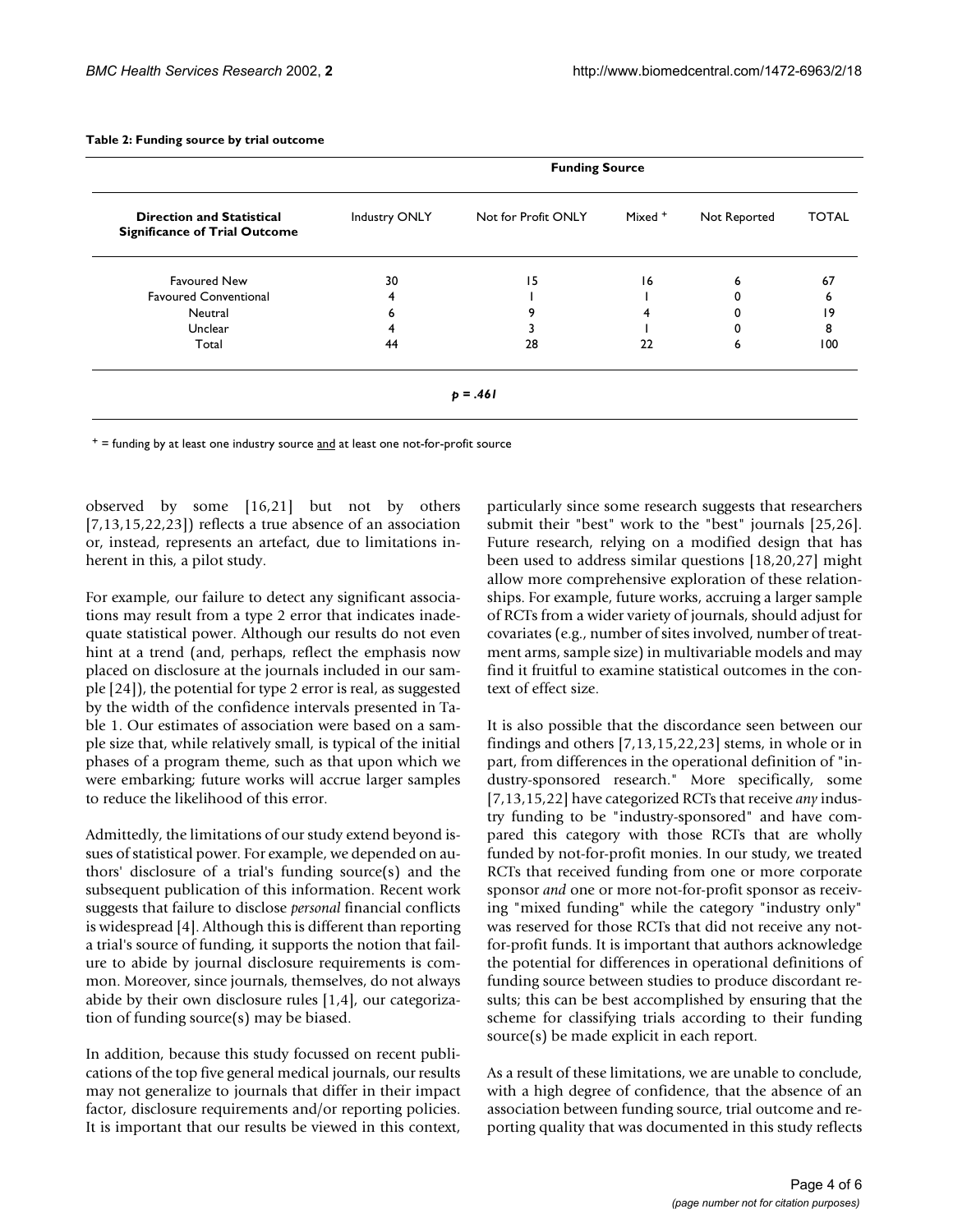a benefit of strengthened disclosure requirements at the top general medical journals. Our results do, however, suggest the benefits of one particular standardized reporting requirement, CONSORT [28]. Endorsement of CON-SORT by the International Committee of Medical Journal Editors (ICMJE) [[29](#page-5-0)] may have contributed to the majority  $(\sim 75\%)$  of trial reports receiving moderate-high quality composite scores on the Jadad scale. This has not always been the case, with almost uniformly poor quality found amongst trials published prior to widespread adherence to CONSORT [14,17–20,30]. There is still room for improvement, however. Recent revisions to CONSORT and its adoption by increasing numbers of journals should address the alarming dominance of "unclear" allocation concealment seen among trials examined in this report and elsewhere [9,20,30–34]. The persistence of a preponderance of trial reports favoring novel treatments [7,8,10,12,21,35], however, remains a challenge.

## **Conclusion**

Concerted and continued efforts to monitor the reporting quality of RCTs, to ascertain the best method(s) for its evaluation [36] and to encourage the mandatory registration of trials [8,10,12,37–39] are recommended. Given that the ICMJE recently strengthened its requirement for disclosure of information as to the role(s) of study sponsor(s) in all aspects of study design, conduct and publication [24] while, at the same time, the *New England Journal of Medicine* has announced that they will be relaxing their longstanding rules on conflict of interest [40], the question posed by this study should be revisited to allow for more definitive determination of the impact of industry sponsorship on biomedical research. We encourage journal editors to continue to work together in order to reach consensus as to the particulars of reporting requirements.

#### **Competing Interests**

None declared.

#### **Authors' Contributions**

TJC and DM have participated sufficiently in the work to take public responsibility for the whole content. TJC has made substantial contributions to the intellectual content of the paper as they relate to this study's conception and design, the acquisition of data, its analysis and interpretation. TJC was responsible for the initial draft of the manuscript and all subsequent revisions. NB assisted in the analysis and interpretation of the data and provided critical revisions of the manuscript for important intellectual content. DM provided the impetus for the study's conception and design, participated in the analysis and interpretation of data, provided feedback on initial drafts of the manuscript and, via administrative supervision, also permitted TC and NB the time to carry-out this work. All authors have read and approved the final manuscript.

#### **References**

- 1. [Angell M, Utiger RD, Wood AJ:](http://www.ncbi.nlm.nih.gov/entrez/query.fcgi?cmd=Retrieve&db=PubMed&dopt=Abstract&list_uids=10691499) **[Disclosure of Authors' Conflicts](http://www.ncbi.nlm.nih.gov/entrez/query.fcgi?cmd=Retrieve&db=PubMed&dopt=Abstract&list_uids=10691499) [of Interest: A Follow-up.](http://www.ncbi.nlm.nih.gov/entrez/query.fcgi?cmd=Retrieve&db=PubMed&dopt=Abstract&list_uids=10691499)** *N Engl J Med* 2000, **342:**586-587
- 2. [Bodenheimer T:](http://www.ncbi.nlm.nih.gov/entrez/query.fcgi?cmd=Retrieve&db=PubMed&dopt=Abstract&list_uids=10816196) **[Uneasy Alliance Clinical Investigators and](http://www.ncbi.nlm.nih.gov/entrez/query.fcgi?cmd=Retrieve&db=PubMed&dopt=Abstract&list_uids=10816196) [the Pharmaceutical Industry.](http://www.ncbi.nlm.nih.gov/entrez/query.fcgi?cmd=Retrieve&db=PubMed&dopt=Abstract&list_uids=10816196)** *N Engl J Med* 2000, **342:**1539-1544
- 3. [DeAngelis CD:](http://www.ncbi.nlm.nih.gov/entrez/query.fcgi?cmd=Retrieve&db=PubMed&dopt=Abstract&list_uids=11056597) **[Conflict of Interest and the Public Trust.](http://www.ncbi.nlm.nih.gov/entrez/query.fcgi?cmd=Retrieve&db=PubMed&dopt=Abstract&list_uids=11056597)** *JAMA* 2000, **284:**2237-2238
- 4. [Krimsky S, Rothenberg LS:](http://www.ncbi.nlm.nih.gov/entrez/query.fcgi?cmd=Retrieve&db=PubMed&dopt=Abstract&list_uids=11349360) **[Conflict of Interest Policies in Sci](http://www.ncbi.nlm.nih.gov/entrez/query.fcgi?cmd=Retrieve&db=PubMed&dopt=Abstract&list_uids=11349360)[ence and Medical Journals: Editorial Practices and Author](http://www.ncbi.nlm.nih.gov/entrez/query.fcgi?cmd=Retrieve&db=PubMed&dopt=Abstract&list_uids=11349360) [Disclosures.](http://www.ncbi.nlm.nih.gov/entrez/query.fcgi?cmd=Retrieve&db=PubMed&dopt=Abstract&list_uids=11349360)** *Sci Eng Ethics* 2001, **7:**205-218
- 5. [Moses H, Martin JB:](http://www.ncbi.nlm.nih.gov/entrez/query.fcgi?cmd=Retrieve&db=PubMed&dopt=Abstract&list_uids=11180737) **[Academic Relationships with Industry: A](http://www.ncbi.nlm.nih.gov/entrez/query.fcgi?cmd=Retrieve&db=PubMed&dopt=Abstract&list_uids=11180737) [New Model for Biomedical Research.](http://www.ncbi.nlm.nih.gov/entrez/query.fcgi?cmd=Retrieve&db=PubMed&dopt=Abstract&list_uids=11180737)** *JAMA* 2001, **285:**933-935
- 6. [Bero LA, Rennie D:](http://www.ncbi.nlm.nih.gov/entrez/query.fcgi?cmd=Retrieve&db=PubMed&dopt=Abstract&list_uids=8707496) **[Influences on the Quality of Published Drug](http://www.ncbi.nlm.nih.gov/entrez/query.fcgi?cmd=Retrieve&db=PubMed&dopt=Abstract&list_uids=8707496) [Studies.](http://www.ncbi.nlm.nih.gov/entrez/query.fcgi?cmd=Retrieve&db=PubMed&dopt=Abstract&list_uids=8707496)** *Int J Technol Assess Health Care* 1996, **12:**209-237
- 7. [Davidson RA:](http://www.ncbi.nlm.nih.gov/entrez/query.fcgi?cmd=Retrieve&db=PubMed&dopt=Abstract&list_uids=3772583) **[Source of funding and outcome of clinical trials.](http://www.ncbi.nlm.nih.gov/entrez/query.fcgi?cmd=Retrieve&db=PubMed&dopt=Abstract&list_uids=3772583)** *J Gen Intern Med* 1986, **1:**155-158
- 8. [Dickersin K, Chan S, Chalmers TC, Sacks HS, Smith H:](http://www.ncbi.nlm.nih.gov/entrez/query.fcgi?cmd=Retrieve&db=PubMed&dopt=Abstract&list_uids=3442991) **[Publication](http://www.ncbi.nlm.nih.gov/entrez/query.fcgi?cmd=Retrieve&db=PubMed&dopt=Abstract&list_uids=3442991) [bias and clinical trials.](http://www.ncbi.nlm.nih.gov/entrez/query.fcgi?cmd=Retrieve&db=PubMed&dopt=Abstract&list_uids=3442991)** *Control Clin Trials* 1987, **8:**343-353
- 9. [Gotzsche P:](http://www.ncbi.nlm.nih.gov/entrez/query.fcgi?cmd=Retrieve&db=PubMed&dopt=Abstract&list_uids=2702836) **[Methodology and overt and hidden bias in reports](http://www.ncbi.nlm.nih.gov/entrez/query.fcgi?cmd=Retrieve&db=PubMed&dopt=Abstract&list_uids=2702836) [of 196 double-blind trials of non-steroidal anti-inflammatory](http://www.ncbi.nlm.nih.gov/entrez/query.fcgi?cmd=Retrieve&db=PubMed&dopt=Abstract&list_uids=2702836) [agents in rheumatoid arthritis.](http://www.ncbi.nlm.nih.gov/entrez/query.fcgi?cmd=Retrieve&db=PubMed&dopt=Abstract&list_uids=2702836)** *Control Clin Trials* 1989, **10:**31-56
- 10. [Easterbrook PJ, Berlin JA, Gopalan R, Matthews DR:](http://www.ncbi.nlm.nih.gov/entrez/query.fcgi?cmd=Retrieve&db=PubMed&dopt=Abstract&list_uids=1672966) **[Publication](http://www.ncbi.nlm.nih.gov/entrez/query.fcgi?cmd=Retrieve&db=PubMed&dopt=Abstract&list_uids=1672966) [bias in clinical research.](http://www.ncbi.nlm.nih.gov/entrez/query.fcgi?cmd=Retrieve&db=PubMed&dopt=Abstract&list_uids=1672966)** *Lancet* 1991, **337:**867-872
- 11. [Bero LA, Galbraith A, Rennie D:](http://www.ncbi.nlm.nih.gov/entrez/query.fcgi?cmd=Retrieve&db=PubMed&dopt=Abstract&list_uids=1528209) **[The Publication of Sponsored](http://www.ncbi.nlm.nih.gov/entrez/query.fcgi?cmd=Retrieve&db=PubMed&dopt=Abstract&list_uids=1528209) [Symposiums in Medical Journals.](http://www.ncbi.nlm.nih.gov/entrez/query.fcgi?cmd=Retrieve&db=PubMed&dopt=Abstract&list_uids=1528209)** *N Engl J Med* 1992, **327:**1135- 1140
- 12. [Dickersin K, Min YI, Meinert CL:](http://www.ncbi.nlm.nih.gov/entrez/query.fcgi?cmd=Retrieve&db=PubMed&dopt=Abstract&list_uids=1727960) **[Factors influencing publication](http://www.ncbi.nlm.nih.gov/entrez/query.fcgi?cmd=Retrieve&db=PubMed&dopt=Abstract&list_uids=1727960) [of research results. Follow-up of applications submitted to](http://www.ncbi.nlm.nih.gov/entrez/query.fcgi?cmd=Retrieve&db=PubMed&dopt=Abstract&list_uids=1727960) [two institutional review boards.](http://www.ncbi.nlm.nih.gov/entrez/query.fcgi?cmd=Retrieve&db=PubMed&dopt=Abstract&list_uids=1727960)** *JAMA* 1992, **267:**374-378
- 13. [Rochon PA, Gurwitz JH, Simms RW, Fortin PR, Felson DT, Minaker](http://www.ncbi.nlm.nih.gov/entrez/query.fcgi?cmd=Retrieve&db=PubMed&dopt=Abstract&list_uids=8285810) [KL, Chalmers TC:](http://www.ncbi.nlm.nih.gov/entrez/query.fcgi?cmd=Retrieve&db=PubMed&dopt=Abstract&list_uids=8285810) **[A Study of Manufacturer-Supported Trials](http://www.ncbi.nlm.nih.gov/entrez/query.fcgi?cmd=Retrieve&db=PubMed&dopt=Abstract&list_uids=8285810) [of Nonsteroidal Anti-inflammatory Drugs in the Treatment](http://www.ncbi.nlm.nih.gov/entrez/query.fcgi?cmd=Retrieve&db=PubMed&dopt=Abstract&list_uids=8285810) [of Arthritis.](http://www.ncbi.nlm.nih.gov/entrez/query.fcgi?cmd=Retrieve&db=PubMed&dopt=Abstract&list_uids=8285810)** *Arch Intern Med* 1994, **154:**157-163
- 14. [Barnes DE, Bero LA:](http://www.ncbi.nlm.nih.gov/entrez/query.fcgi?cmd=Retrieve&db=PubMed&dopt=Abstract&list_uids=9176982) **[Scientific quality of original research arti](http://www.ncbi.nlm.nih.gov/entrez/query.fcgi?cmd=Retrieve&db=PubMed&dopt=Abstract&list_uids=9176982)[cles on environmental tobacco smoke.](http://www.ncbi.nlm.nih.gov/entrez/query.fcgi?cmd=Retrieve&db=PubMed&dopt=Abstract&list_uids=9176982)** *Tob Control* 1997, **6:**19- 26
- 15. [Cho MK, Bero LA:](http://www.ncbi.nlm.nih.gov/entrez/query.fcgi?cmd=Retrieve&db=PubMed&dopt=Abstract&list_uids=8602706) **[The Quality of Drug Studies Published in](http://www.ncbi.nlm.nih.gov/entrez/query.fcgi?cmd=Retrieve&db=PubMed&dopt=Abstract&list_uids=8602706) [Symposium Proceedings.](http://www.ncbi.nlm.nih.gov/entrez/query.fcgi?cmd=Retrieve&db=PubMed&dopt=Abstract&list_uids=8602706)** *Ann Intern Med* 1996, **124:**485-489
- 16. [Djulbegovic B, Lacevic M, Cantor A, Fields KK, Bennett CL, Adams](http://www.ncbi.nlm.nih.gov/entrez/query.fcgi?cmd=Retrieve&db=PubMed&dopt=Abstract&list_uids=10968436) [JR, Kuderer NM, Lyman GH:](http://www.ncbi.nlm.nih.gov/entrez/query.fcgi?cmd=Retrieve&db=PubMed&dopt=Abstract&list_uids=10968436) **[The uncertainty principle and in](http://www.ncbi.nlm.nih.gov/entrez/query.fcgi?cmd=Retrieve&db=PubMed&dopt=Abstract&list_uids=10968436)[dustry-sponsored research.](http://www.ncbi.nlm.nih.gov/entrez/query.fcgi?cmd=Retrieve&db=PubMed&dopt=Abstract&list_uids=10968436)** *Lancet* 2000, **356:**635-638
- 17. [Rochon PA, Gurwitz JH, Cheung M, Hayes JA, Chalmers TC:](http://www.ncbi.nlm.nih.gov/entrez/query.fcgi?cmd=Retrieve&db=PubMed&dopt=Abstract&list_uids=8015117) **[Evalu](http://www.ncbi.nlm.nih.gov/entrez/query.fcgi?cmd=Retrieve&db=PubMed&dopt=Abstract&list_uids=8015117)[ating the quality of articles published in journal supplements](http://www.ncbi.nlm.nih.gov/entrez/query.fcgi?cmd=Retrieve&db=PubMed&dopt=Abstract&list_uids=8015117) compared with the quality of those published in the parent [journal.](http://www.ncbi.nlm.nih.gov/entrez/query.fcgi?cmd=Retrieve&db=PubMed&dopt=Abstract&list_uids=8015117)** *JAMA* 1994, **272:**108-113
- 18. [Moher D, Pham B, Jones A, Cook DJ, Jadad AR, Moher M, Tugwell P,](http://www.ncbi.nlm.nih.gov/entrez/query.fcgi?cmd=Retrieve&db=PubMed&dopt=Abstract&list_uids=9746022) [Klassen TP:](http://www.ncbi.nlm.nih.gov/entrez/query.fcgi?cmd=Retrieve&db=PubMed&dopt=Abstract&list_uids=9746022) **[Does quality of reports of randomized trials affect](http://www.ncbi.nlm.nih.gov/entrez/query.fcgi?cmd=Retrieve&db=PubMed&dopt=Abstract&list_uids=9746022) [estimates of intervention efficacy reported in meta-analy](http://www.ncbi.nlm.nih.gov/entrez/query.fcgi?cmd=Retrieve&db=PubMed&dopt=Abstract&list_uids=9746022)[ses?](http://www.ncbi.nlm.nih.gov/entrez/query.fcgi?cmd=Retrieve&db=PubMed&dopt=Abstract&list_uids=9746022)** *Lancet* 1998, **352:**609-613
- 19. [Jadad AR, Moore A, Carroll D, Jenkinson C, Reynolds DJM, Gavaghan](http://www.ncbi.nlm.nih.gov/entrez/query.fcgi?cmd=Retrieve&db=PubMed&dopt=Abstract&list_uids=8721797) [DJ, McQuay HJ:](http://www.ncbi.nlm.nih.gov/entrez/query.fcgi?cmd=Retrieve&db=PubMed&dopt=Abstract&list_uids=8721797) **[Assessing the quality of reports of randomized](http://www.ncbi.nlm.nih.gov/entrez/query.fcgi?cmd=Retrieve&db=PubMed&dopt=Abstract&list_uids=8721797) [controlled trials: is blinding necessary?](http://www.ncbi.nlm.nih.gov/entrez/query.fcgi?cmd=Retrieve&db=PubMed&dopt=Abstract&list_uids=8721797)** *Control Clin Trials* 1996, **17:**1-12
- 20. [Schulz KF, Chalmers I, Hayes RJ, Altman DG:](http://www.ncbi.nlm.nih.gov/entrez/query.fcgi?cmd=Retrieve&db=PubMed&dopt=Abstract&list_uids=7823387) **[Empirical evidence](http://www.ncbi.nlm.nih.gov/entrez/query.fcgi?cmd=Retrieve&db=PubMed&dopt=Abstract&list_uids=7823387) [of bias. Dimensions of methodological quality associated](http://www.ncbi.nlm.nih.gov/entrez/query.fcgi?cmd=Retrieve&db=PubMed&dopt=Abstract&list_uids=7823387) [with estimates of treatment effects in controlled trials.](http://www.ncbi.nlm.nih.gov/entrez/query.fcgi?cmd=Retrieve&db=PubMed&dopt=Abstract&list_uids=7823387)** *JAMA* 1995, **273:**408-412
- 21. [Kjaergard LL, Nikolova D, Gluud C:](http://www.ncbi.nlm.nih.gov/entrez/query.fcgi?cmd=Retrieve&db=PubMed&dopt=Abstract&list_uids=10534332) **[Randomized clinical trials in](http://www.ncbi.nlm.nih.gov/entrez/query.fcgi?cmd=Retrieve&db=PubMed&dopt=Abstract&list_uids=10534332) [hepatology: predictors of quality.](http://www.ncbi.nlm.nih.gov/entrez/query.fcgi?cmd=Retrieve&db=PubMed&dopt=Abstract&list_uids=10534332)** *Hepatology* 1999, **30:**1134- 1138
- 22. [Friedberg M, Saffran B, Stinson TJ:](http://www.ncbi.nlm.nih.gov/entrez/query.fcgi?cmd=Retrieve&db=PubMed&dopt=Abstract&list_uids=10535436) **[Evaluation of conflict of inter](http://www.ncbi.nlm.nih.gov/entrez/query.fcgi?cmd=Retrieve&db=PubMed&dopt=Abstract&list_uids=10535436)[est in economic analyses of new drugs used in oncology.](http://www.ncbi.nlm.nih.gov/entrez/query.fcgi?cmd=Retrieve&db=PubMed&dopt=Abstract&list_uids=10535436)** *JAMA* 1999, **282:**1453-1457
- 23. [Kjaergard LL, Als-Nieslen B:](http://www.ncbi.nlm.nih.gov/entrez/query.fcgi?cmd=Retrieve&db=PubMed&dopt=Abstract&list_uids=12153921) **Association between competing interests and authors' conclusions: epidemiological study of randomised clinical trials published in the** *BMJ. BMJ* 2002, **325:**249-252
- 24. [Davidoff F, DeAngelis CD, Drazen JM, Hoey J, Hojgaard L, Horton R,](http://www.ncbi.nlm.nih.gov/entrez/query.fcgi?cmd=Retrieve&db=PubMed&dopt=Abstract&list_uids=11559271) [Kotzin S, Nicholls MG, Nylenna M, Nylenna M,](http://www.ncbi.nlm.nih.gov/entrez/query.fcgi?cmd=Retrieve&db=PubMed&dopt=Abstract&list_uids=11559271) *et al*: **[Sponsorship,](http://www.ncbi.nlm.nih.gov/entrez/query.fcgi?cmd=Retrieve&db=PubMed&dopt=Abstract&list_uids=11559271) [Authorship and Accountability.](http://www.ncbi.nlm.nih.gov/entrez/query.fcgi?cmd=Retrieve&db=PubMed&dopt=Abstract&list_uids=11559271)** *JAMA* 2001, **286:**1232-1234
- 25. [Lee KP, Schotland M, Bacchetti P, Bero LA:](http://www.ncbi.nlm.nih.gov/entrez/query.fcgi?cmd=Retrieve&db=PubMed&dopt=Abstract&list_uids=12038918) **[Association of Journal](http://www.ncbi.nlm.nih.gov/entrez/query.fcgi?cmd=Retrieve&db=PubMed&dopt=Abstract&list_uids=12038918) [Quality Indicators with Methodological Quality of Clinical](http://www.ncbi.nlm.nih.gov/entrez/query.fcgi?cmd=Retrieve&db=PubMed&dopt=Abstract&list_uids=12038918) [Research Articles.](http://www.ncbi.nlm.nih.gov/entrez/query.fcgi?cmd=Retrieve&db=PubMed&dopt=Abstract&list_uids=12038918)** *JAMA* 2002, **287:**2805-2808
- 26. [Juni P, Holenstein F, Sterne J, Bartlett C, Egger M:](http://www.ncbi.nlm.nih.gov/entrez/query.fcgi?cmd=Retrieve&db=PubMed&dopt=Abstract&list_uids=11914306) **[Direction and im](http://www.ncbi.nlm.nih.gov/entrez/query.fcgi?cmd=Retrieve&db=PubMed&dopt=Abstract&list_uids=11914306)[pact of language bias in meta-analyses of controlled trials:](http://www.ncbi.nlm.nih.gov/entrez/query.fcgi?cmd=Retrieve&db=PubMed&dopt=Abstract&list_uids=11914306) [empirical study.](http://www.ncbi.nlm.nih.gov/entrez/query.fcgi?cmd=Retrieve&db=PubMed&dopt=Abstract&list_uids=11914306)** *Int J Epidemiol* 2002, **31:**115-123